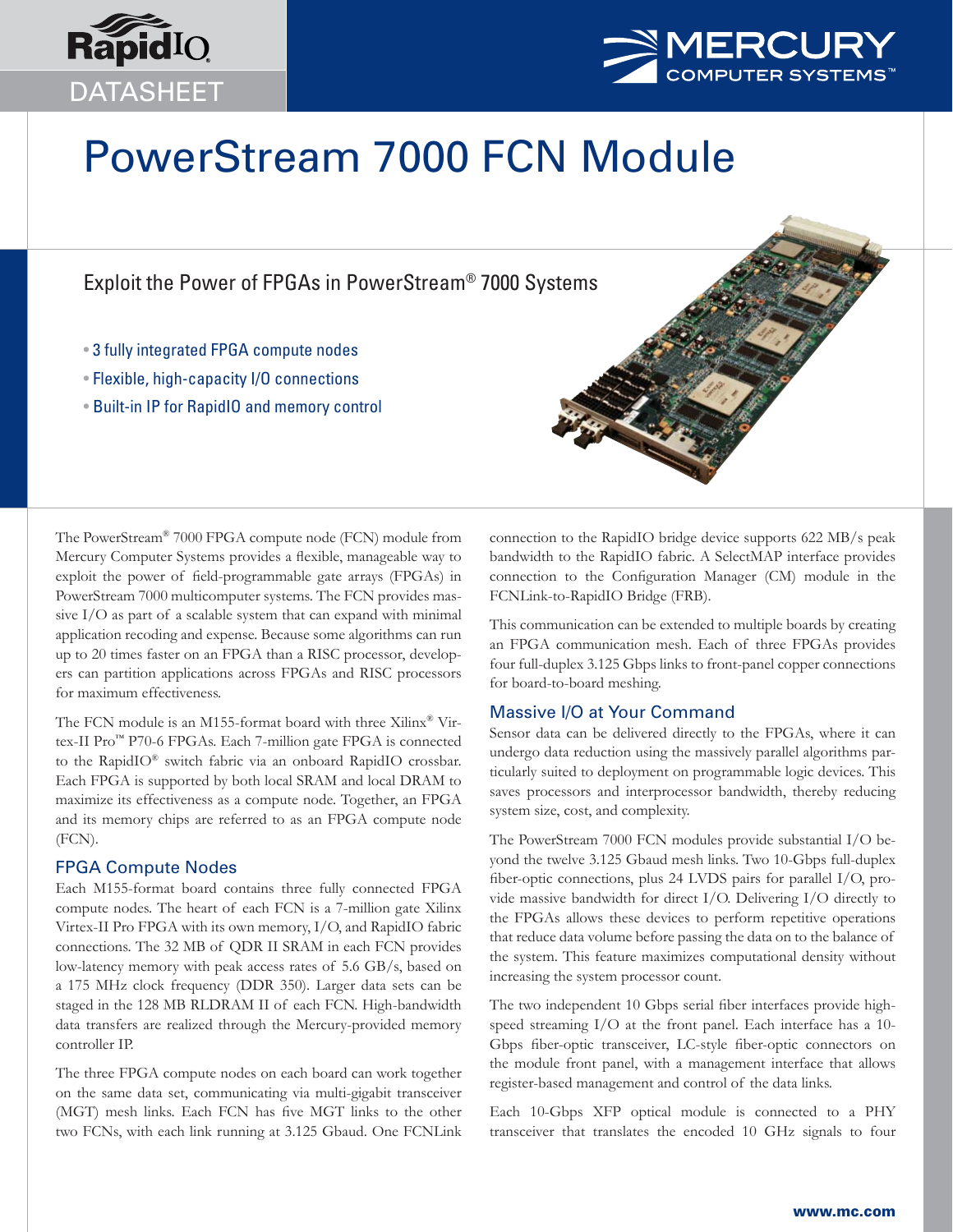3.125 GHz XAUI lanes connected to an FPGA compute node. Mercury provides an end-to-end example design as a starting pointer for a customer-supplied 10 GbE implementation. The example design uses Xilinx's XAUI core to provide four bonded channels to the internal FPGA cores. Additionally, the Mercury example provides I2C and MDIO interfaces for control and status monitoring of the XFP and PHY modules. These allow the user to exploit the loopback capabilities present in the 10 GbE onboard sub-system. Because these interfaces connect directly to the design's internal status and control registers, they are accessible from any node within the multicomputer for monitoring and diagnostic purposes. The Xilinx MAC core can be purchased and inserted into the example design, so that the customer does not have to design the interface from scratch.

A set of differential digital signals is provided for general-purpose I/O use. A front-panel connector provides 24 discrete LVDS signal pairs, eight pairs from each of the three FPGAs. Designed for application-defined communications, this interface can be used to support parallel I/O to sensors, or used between boards for direct FPGA-to-FPGA connections.

On a system-wide level, PowerStream 7000 FCN modules can exchange data with any RapidIO devices on other PowerStream 7000 modules via the RapidIO switch fabric. Third-party I/O PMCs and XMCs can also be accommodated in the RapidIO system via the switch card modules in the PowerStream 7000 system.

#### RapidIO System Connectivity

Full connectivity makes PowerStream 7000 FCN modules part of a scalable system that can expand to provide as many FPGAs and PowerPC microprocessors as changing applications demand, with minimal application recoding and redeployment expense.

When data is required to travel to another board, such as a PowerPC processor board, the PowerStream 7000 FCN system leverages the bandwidth, speed, and scalability of the

RapidIO switch fabric communications architecture to move data quickly and efficiently. The FCN module includes an 8-port parallel RapidIO crossbar, with each port capable of operating at a 622 MB/s burst data rate in each direction. Four of the crossbar ports are connected to the module backplane connectors, and one port is connected to each of the three FPGA nodes through its dedicated RapidIO bridge device. These ports connect the board to the system-wide fabric, which can connect dozens of simultaneous communication paths. Using the RapidIO switch fabric, the multiple paths between most points in the fabric greatly reduce the chance of blocking or interruption.

#### Real-Time Reconfiguration for Mode Changes

Mercury's FPGA technology adds the versatility of nearly instant reconfiguration. High-speed reconfiguration facilitates dynamic, system-level changes in mission and operating mode. The Configuration Manager (CM), located within the FRB, provides an interface to the RapidIO network, allowing remote processor nodes to send commands to the CM and to read status information regarding the FCN. For reconfiguring the FPGA, the CM drives the SelectMAP interface to the FPGA, so that bitstream data sent across the RapidIO network can be written into the FPGA at a peak speed of 50 MB/s.

The Peripheral Manager (PM) implements the module status and control functions common to all modules in the PowerStream 7000 system. These control functions include various types of reset and monitors for power supplies, configuration status, and application status. The PM communicates module status information over IPMI to a central management processor on one of the PowerStream 7000 switch modules.

Applications use the multicomputer status and control (MSC) service library to retrieve module status information connected by the central management processors and to forward commands through those processors to the modules in the chassis. The MSC service is a status and control interface to the switch card modules in the PowerStream 7000 multicomputer. The MSC allows applications running on the switch card processor nodes to access the status information from FCN modules and to command the FCN modules to change state.

Each FCN module has a set of indicator lights and onboard sensors. These include a temperature sensor for each FCN, as well as current and voltage sensors that provide in-system power dissipation measurements for the FCN module. The measurements for these sensors are available to applications running on the PowerStream 7000 switch card processors through the MSC.



*PowerStream 7000 FCN Module functional block diagram*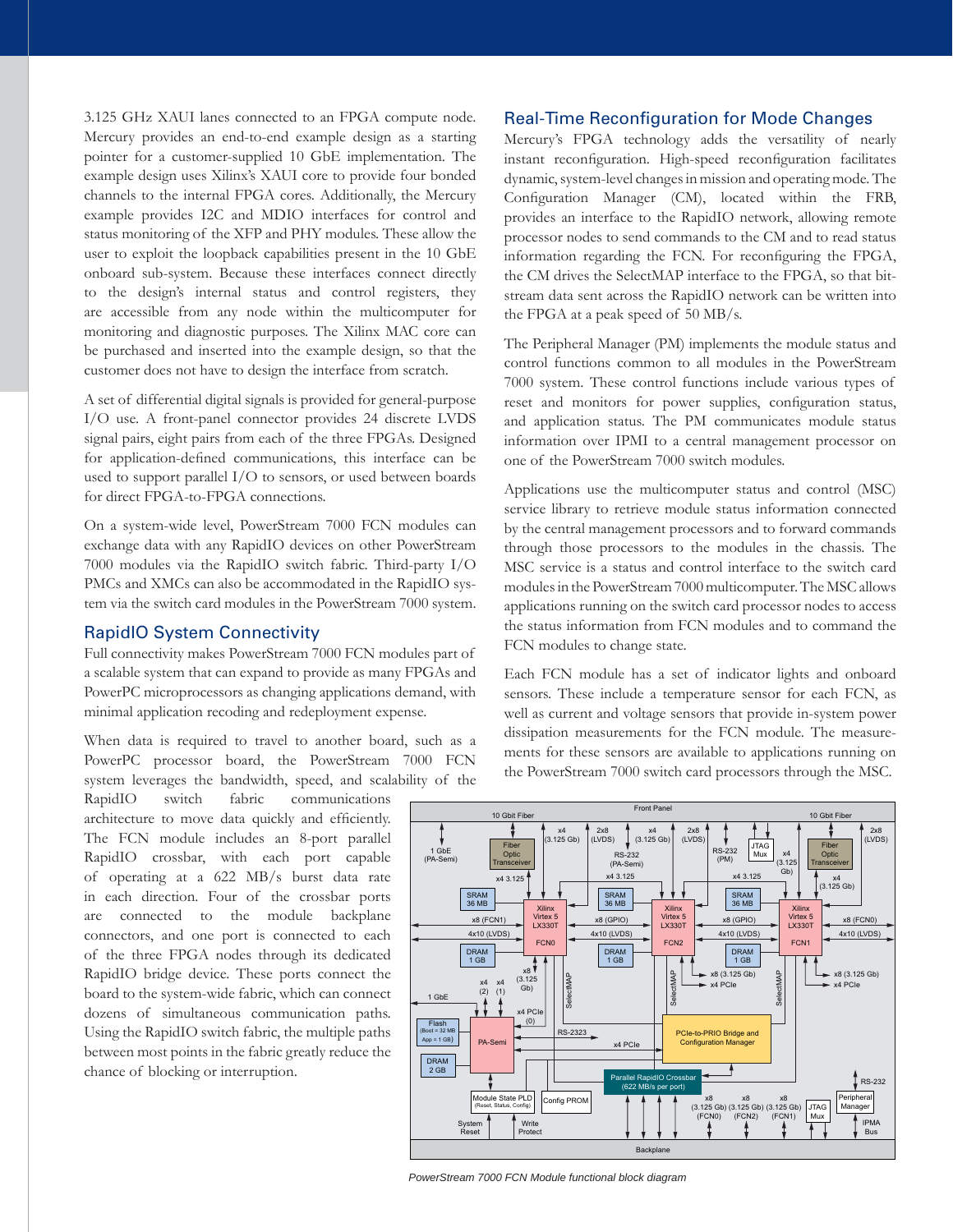A library of application programming interfaces (APIs) allows applications to interact with the MSC service. The MSC library APIs related to the use of the FCN modules include the following functions:

- Enabling FCN modules in the hardware configuration
- Reading the results of power-on self-test
- Controlling the basic state of the FCN modules
- Joining the FCN modules into the multicomputer cluster
- Reading and controlling sensors on the FCN module

## Partition Applications Easily Between FPGAs and PowerPCs

PowerStream 7000 FCN boards can be configured in RapidIO systems with other PowerStream 7000 boards, including boards carrying PowerPC® compute nodes, I/O devices, and other PowerStream 7000 FCN boards. Because FPGAs in Mercury systems operate as a seamless element of the RapidIO environment, developers can partition their application between performance-leveraging segments that run best on the FPGA and portions that can execute on easier-to-program PowerPC microprocessors.

Algorithms such as FFTs, fast convolutions, and pulse compression on incoming data streams can run up to 20 times faster on an FPGA than on a RISC processor. However, algorithms whose functions are data-dependent and conditional in nature are more suited for implementation on a PowerPC. Mercury's FPGA solution implements an architecture where FPGAs and PowerPCs are combined in a RapidIO fabric. An application can be partitioned across FPGAs and PowerPCs for maximum effectiveness. Parts of the application that are simple, fixed-point computations can run on an FPGA, saving space, power, and money. Other parts of the application can run on the PowerPC, which is easier to program, so the overall development time is kept manageable while the performance is maximized.

#### **Scalability**

FPGAs in the RapidIO environment become part of a scalable system that can expand to provide as many FPGAs and PowerPC microprocessors as changing applications demand, with minimal application recoding and redeployment expense. Multiple PowerStream 7000 FCN boards can be deployed in a single PowerStream 7000 chassis, along with other boards carrying I/O devices and RISC processors, communicating via a RapidIO switch fabric. FCN modules can be installed in the processor slots of the PowerStream 7000 system, including up to 23 modules in the full-size chassis.

Developers can create and test algorithms on small laboratory systems consisting of only a few processors, with the assurance that the resulting code can move seamlessly to larger deployment platforms. Additionally, as processing requirements change in future program generations, they can readily resize target platforms with minimal impact to their code.

#### FPGA Developer's Kit (FDK)

The FPGA Developer's Kit (FDK) simplifies and accelerates the development of FPGA-based applications. The FDK suite contains off-the-shelf, ready-to-use IP components for managing input and output data flows, memory transfers, and the RapidIO interface in FPGA applications. Configurable wrapper modules are provided that can be used to compose these IP modules into a complete FPGA design.

The FDK has a set of run-time libraries that can be linked with applications written under the Mercury MCOE™ operating environment, enabling these applications to seamlessly integrate FCN modules into the heterogeneous system, while maintaining a common operating environment. These functions include shared memory buffer (SMB) support for the FCNs, and DX DMA transfer capabilities. Also included is the RoC framework, which is an on-chip communication mechanism among different IP modules on an FPGA. Users can reduce application development time by joining FDK modules with their own algorithm-specific modules to create complete FPGA bitstreams without the costly overhead of reinventing the supporting infrastructure elements.

In effect, the intellectual property of the FDK enables each FPGA compute node to operate as a fully functional RapidIO compute node, capable of reading and writing to local and remote memory locations across the switch fabric. This functionality frees developers to concentrate on coding inner loops for the FPGA platform, and provides them with interfaces for connecting their computational modules with the underlying RapidIO system.

To jump-start the creation of complete application solutions, a Mercury diagnostic bitstream is part of the FDK. When loaded into the FPGA, this bitstream enables system software to monitor system health through a series of tests, including memory test, DMA test, and an I/O loopback test. For the PowerStream 7000 FCN, the diagnostic bitstream also includes a pattern generator and link checker for the 10-Gbps fiber interfaces. The Mercury diagnostic bitstream and other included example designs serve as application examples and are fully documented.

The FDK components are built for easy integration with the leading FPGA development tools available on the market, including Xilinx® ISE, Synplicity Synplify®, and Mentor Graphics ModelSim®. The Xilinx ChipScope™ Pro logic analyzer can also be used while developing applications for the PowerStream 7000 FCN for improved observability of FPGA operations. Note that the FDK does not include these tools; they must be provided by the customer.

Mercury also provides a complete VHDL simulation environment or "harness" that models the FPGA compute node. This environment provides a bus functional model (BFM) for RapidIO communications and other I/O, as well as for SRAM and DRAM attached to the FPGA. The simulation environment enables verification of FPGA applications prior to deployment on final-mission hardware and allows regression test suites to run with a single command.